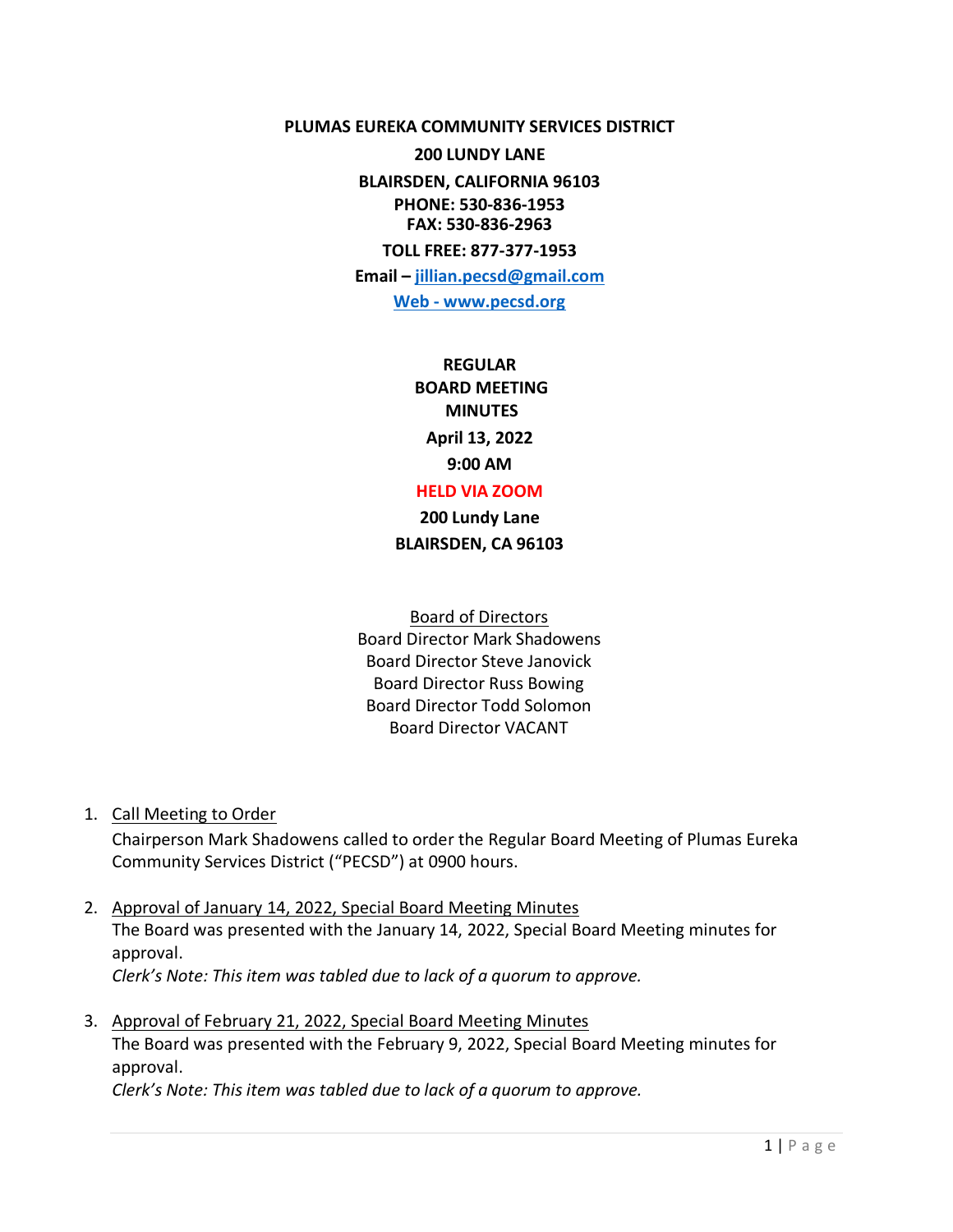#### 4. WWTP 7 Refinancing

Project Manager John Rowden advised the Board that the District had two avenues to explore refinancing the bond debt for WWTP 7.

One option included refinancing remaining debt over 20 years. This option would potentially save the District \$100,000.00 over the lifetime of the loan.

The second option included a 25 year loan with lower payments, saving the District around \$2,500.00 per year in annual costs.

The Board took these possibilities into consideration and asked Mr. Rowden to return with a formal proposal from the financial institution.

### 5. Fire Chief's Report

a. Call Report & Training Report Copies of the Call and Training Reports are available for viewing at Plumas Eureka Fire Department ("PEFD") Administrative Office upon request. PEFD Volunteers are keeping abreast of the latest precautions for the coronavirus and will continue to follow CDC and NorCal EMS guidelines and requirements.

b. Personnel

Captain Ryan Nowling will be moving to Susanville in April. Chief Munsen plans to have recruitment banners made.

c. Fire Apparatus & Equipment Maintenance Engine 9122 is waiting on part for air brakes. The part was ordered and should arrive within the next four weeks.

The Department will investigate upgrading existing extrication equipment.

The Department has submitted an application for grants from CalFIRE to assist weith purchasing radios and PPE.

- d. Training Quincy Fire Academy will start in April. Firefighter Coby Hakalir will be attending.
- e. Firewise Committee Actions and Activities Outreach continues to procure a new Firewise Chairperson for the District.
- f. Miscellaneous PECAUX will be having their Pancake Breakfast Fundraiser on May 28<sup>th</sup>, 2022.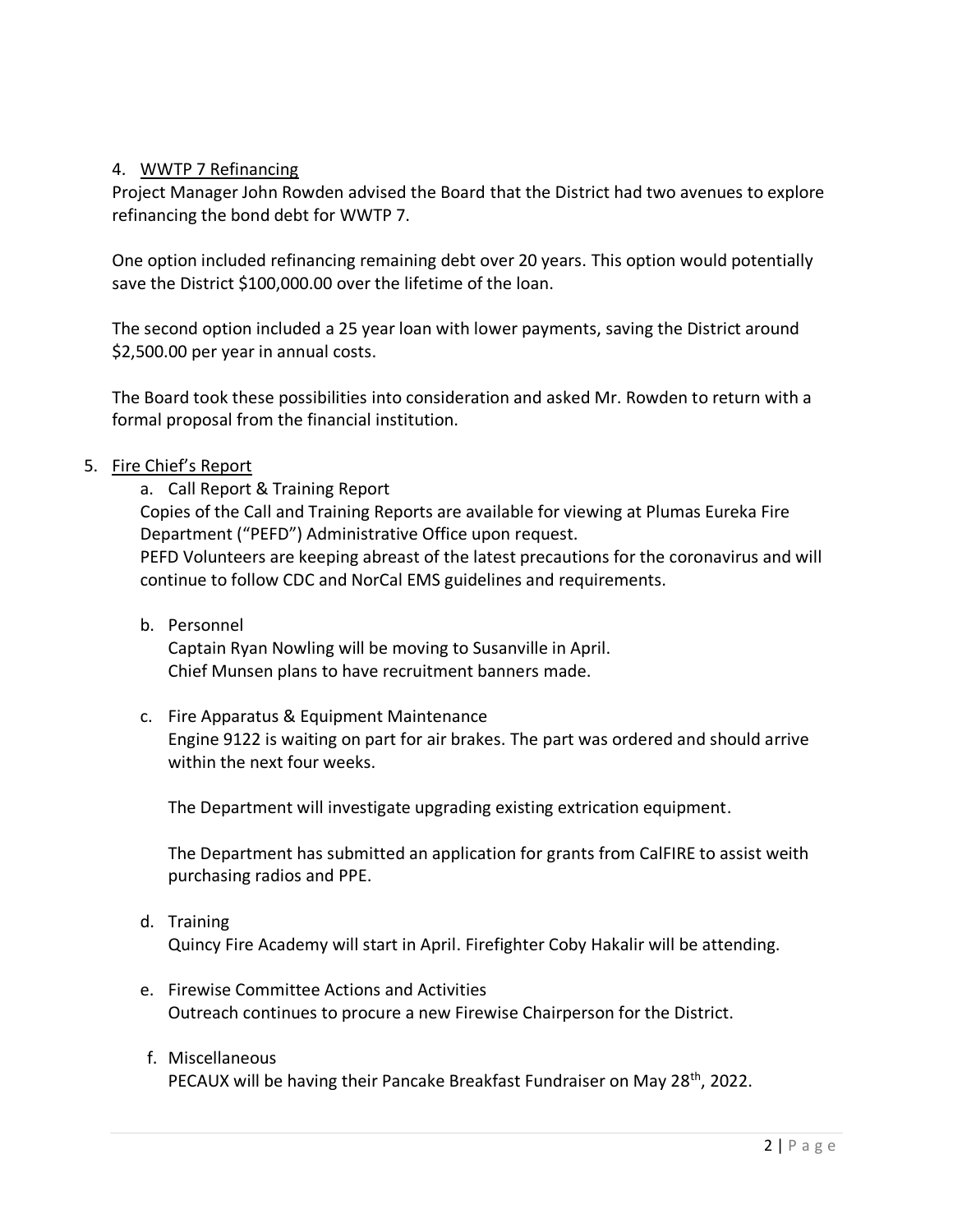Chief Steve Munsen was voted the President of the Plumas County Fire Chiefs' Association.

Burn permits are required and can be received on-line at the CalFIRE website or at the Mohawk Ranger station. The Air Quality Board determines burn days. Please call (530) 832-4528, press 5 for our region, and listen to the entire message for day designation and instructions.

# 6. Water System Compliance

Results from testing March 3, 2022, showed the As level at the compliance point to be 7 ppb; at Well 1B to be 6 ppb; and at Well 2 to be 15 ppb. The EPA Standard is 10 ppb. The running annual average (RAA) at the compliance point is 9 ppb, 7 ppb at Well 1B, and 15 ppb at Well 2. The most recent results of the tests of the Quarterly samples taken on January 13, 2022, for Iron were .870 mg/l at Well 1B and .620 mg/l at Well 2; for Manganese were .0982 mg/l at Well 1B and .0130 mg/l at Well 2. (The Secondary Standard for Iron is .300 mg/l. The Secondary Standard for Manganese is .05 mg/l.)

### Remediation Project Development

Project Manager John Rowden advised the Board that pilot testing for the removal of phosphates, and other contaminants that could affect chemical reactions in treatment for the remediation of arsenic, would commence in the coming weeks. Currently, full operation of the plant is scheduled for October 2026.

# 7. Pilot Study Update

Project Manager John Rowden briefed the Board on progress made with Farr West Engineering regarding the updated pilot study. No action was taken.

# 8. Feather River Resource Conservation District

General Manager Jamar Tate advised the Board regarding their fuels reduction project. The project will remove excess fire fuels from publicly owned lands in southern Plumas County. A public meeting regarding the project will be held at a future date. PECSD is working to reduce fuels on non-qualifying District properties.

# 9. SDRMA Liability Insurance Application

Project Manager John Rowden advised the Board he continues to gather required information and documents to complete the application for a quote from Special District Risk Management Association for liability insurance. The policy will also include worker's compensation coverage.

# 10. Committee Reports

# a. Budget & Finance Committee

The committee held a preliminary budget meeting on April 11, 2022. A draft budget will be presented at the May 2022 regular meeting.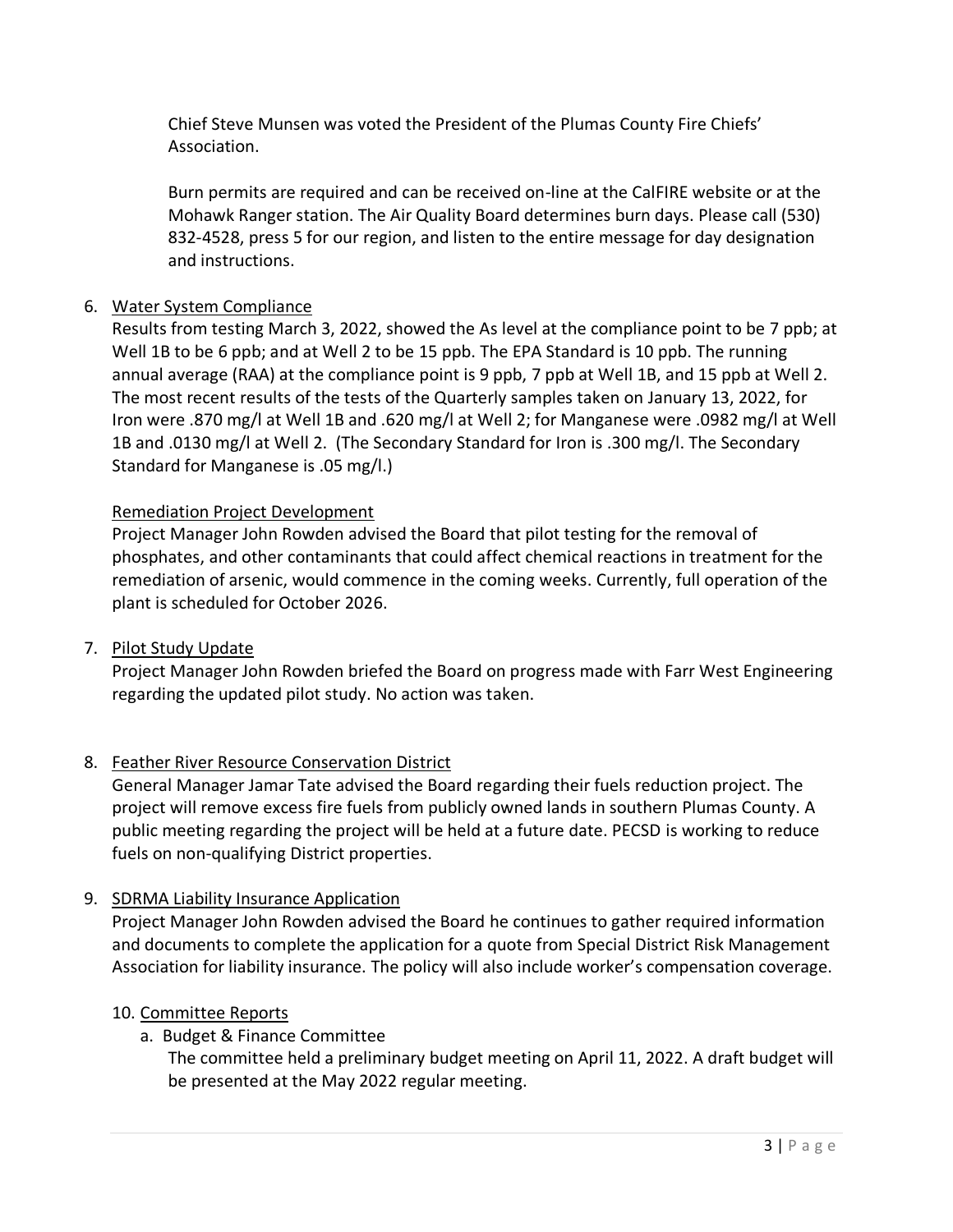### b. Water & Wastewater Committee

A meeting will be scheduled soon. Date and Time TBA.

### 11. General Manager's Report

- a. Finance
	- i. The Board was advised that the District was still working with Brittany at Bequette & Kimmel to assemble financial reports. The Board was furnished with informational reports outlining the expenses and income from March 2022.

Motion to accept the March 2022 draft financial reports.

Motioned: Vice Chairperson Steve Janovick 2<sup>nd</sup>: Board Director Russ Bowring

All in Favor.

Aye – Chairperson Mark Shadowens Aye – Vice Chairperson Steve Janovick Aye – Board Director Russ Bowring

Absent – Board Director Todd Solomon

#### b. Administration

- i. Administrative Manager Jillian Cole reported the District had applied for COVID-19 relief funds for delinquent wastewater accounts in March. The total requested was approximately \$7,500.00 Marking the end of the State utility shutoff moratorium. 30-Day shut off notices have been issued to delinquent accounts.
- ii. The Board was advised that a staff meeting had taken place between General Manager Jamar Tate, Administrative Manager Jillian Cole, and Project Manager John Rowden to determine the status of the administrative improvements project and the best course of action to create efficient, intuitive filing and storage systems.
- c. Audit for FY 2020/2021

Administrative Manager Jillian Cole advised the Board that the Fiscal Year 2020-2021 Audit field work was delayed until the first week of May 2022. Preparations for current year field requests continues.

- d. Operations, Maintenance & Small Projects
	- i. Water:

Flow: Well 1b: 2,167,800 gallons Well 2: 2,800 gallons. Total: 2,170,600 gallons.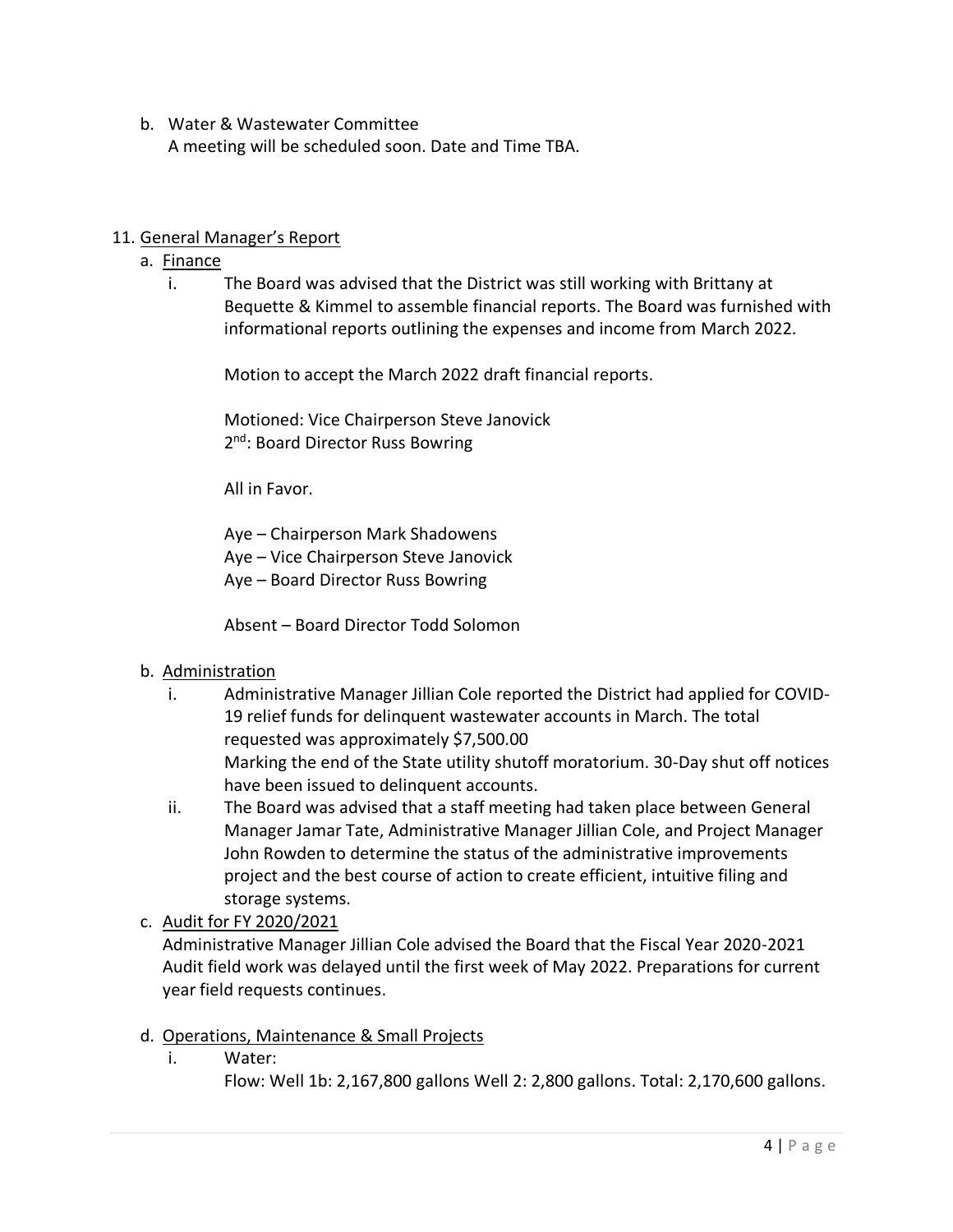Leaks/Shutoffs: 9 Sugar Pine had an issue with the valve at the house and the district valve was not functioning properly. Operators had to shut down the main to replace the service valve. 4 Cedar Lane had an issue with their home valve and reported it to be leaking. Upon investigation, operators found that the valve at the house was not completely turned into the "on" position, causing water to come out of the drain hole on the body of the valve.

ii. Wastewater:

Flow: WWTP #6- 149,751 Gallons WWTP # 7- 1,104,269 Gallons Total: 1,254,020 Gallons

Waters Vacuum Truck: Section #3 of the wastewater collection system was cleaned in March 2022. Section #3 is the collection system for Unit 6 condos, this section is the most problematic in terms of grease build within the pipelines.

Annual Report: The annual wastewater and groundwater reports, prepared by Farr West have been submitted to our state regulator. No comments or questions from the regulator about the report have been received.

iii. Misc. & Small Projects

WWTP 6 Fence: Operators received a bid from Kunsman Fence for \$5,325. Other contractors were contacted but no response was received.

Bobcat Repair: The skid steer was returned to the district after repairs were made in Reno. It was found that rodents had chewed through some of the wiring, causing electrical issues. Operators placed traps and poison in the shop to mitigate any future rodent issues.

CSD/Fire Dept Building Painting: O&M staff have contacted painting contractors and received one response from A.A. Knudsen Painting. Staff have provided the square footage of the building, are in the process of choosing colors and will receive a bid in the next week or so.

Tree Cleanup: Operators have been working to clean up downed trees on district properties. They have been piling up the branches and will have a tree service chip the piles. There are still a couple trees that need to be addressed.

Security Cameras: Blink surveillance cameras have installed by staff.

- 12. Written Correspondence to the Board Nothing to Report.
- 13. Closed Session: Personnel; General Manager Performance *This item was tabled to a future meeting due to time constraints.*